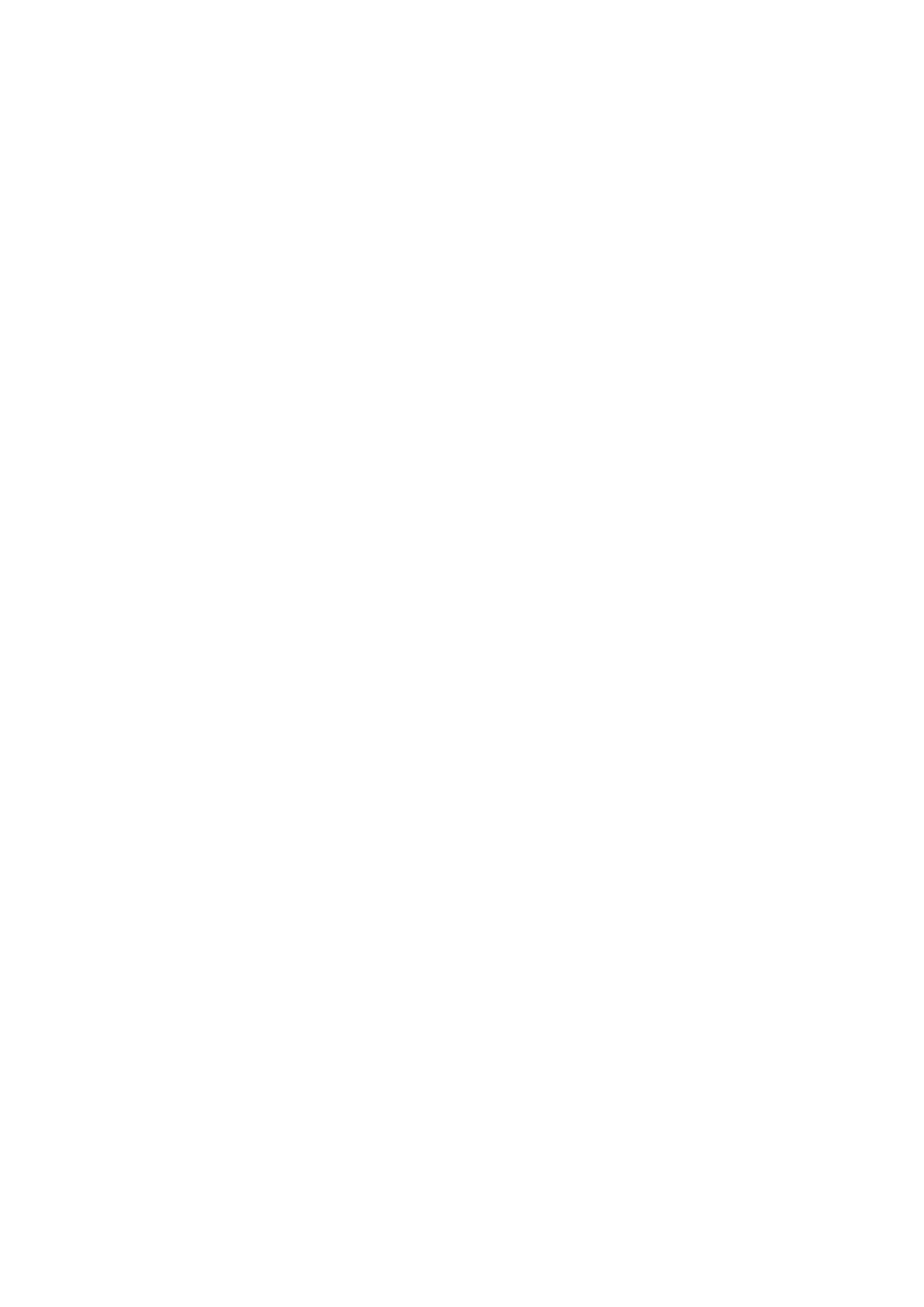

**Queensland** 

### **Big Bank Levy (COVID-19 Health Response) Bill 2021**

#### **Contents**

#### Page

| Part 1            | <b>Preliminary</b>                                             |                |
|-------------------|----------------------------------------------------------------|----------------|
| 1                 |                                                                | $\overline{4}$ |
| 2                 | Extraterritorial application of Act                            | 4              |
| 3                 | Relationship with Taxation Administration Act 2001             | 4              |
| 4                 |                                                                | 5              |
| Part 2            | <b>Imposition of liability</b>                                 |                |
| 5                 | Imposition of State big bank levy                              | 5              |
| 6                 | When liability for State big bank levy arises                  | 5              |
| 7                 | ADI to pay State big bank levy                                 | 6              |
| Part 3            | <b>Amount of liability</b>                                     |                |
| 8                 |                                                                | 6              |
| 9                 | Assessment to take into account particular determination       | 6              |
| 10                | Working out GSP percentage                                     | $\overline{7}$ |
| Part 4            | <b>Returns</b>                                                 |                |
| 11                |                                                                | $\overline{7}$ |
| Part 5            | <b>Reassessments by commissioner</b>                           |                |
| 12                | When commissioner must reassess State big bank levy            | 8              |
| Part 6            | <b>Miscellaneous</b>                                           |                |
| 13                | State big bank levy not to be paid by customers                | 8              |
| 14                | Notice of change to liability for Commonwealth major bank levy | 9              |
| 15                |                                                                | 9              |
| 16                |                                                                | 9              |
| Part 7            | <b>Transitional provision</b>                                  |                |
| 17                | First imposition of State big bank levy                        | 10             |
| Part 8            | <b>Amendment of Acts</b>                                       |                |
| <b>Division 1</b> | <b>Amendment of this Act</b>                                   |                |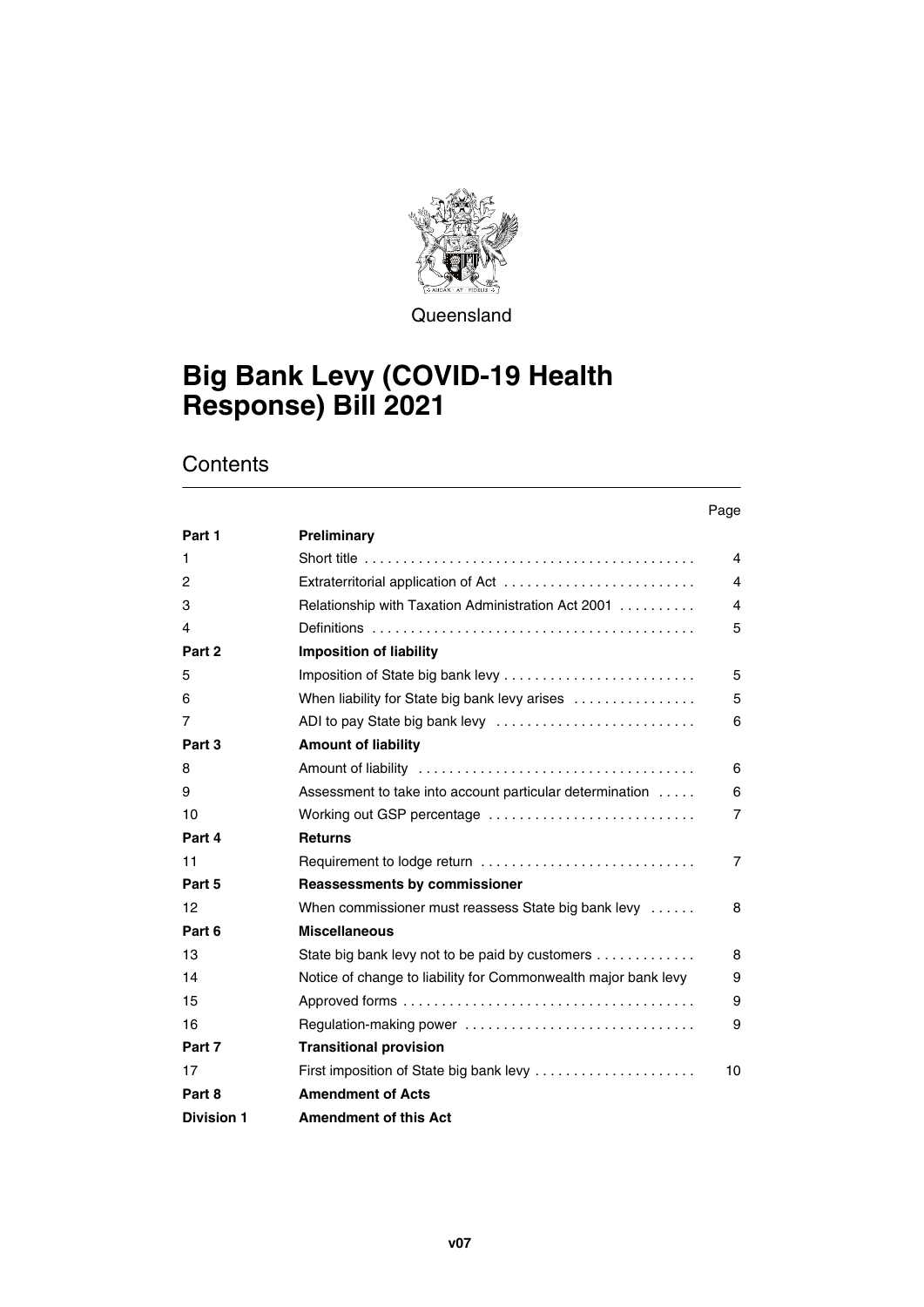#### Big Bank Levy (COVID-19 Health Response) Bill 2021

#### **Contents**

| 18                | Act amended $\ldots \ldots \ldots \ldots \ldots \ldots \ldots \ldots \ldots \ldots \ldots \ldots$ | 10. |
|-------------------|---------------------------------------------------------------------------------------------------|-----|
| 19                |                                                                                                   | 10  |
| <b>Division 2</b> | <b>Amendment of Taxation Administration Act 2001</b>                                              |     |
| 20                | Act amended $\ldots \ldots \ldots \ldots \ldots \ldots \ldots \ldots \ldots \ldots \ldots \ldots$ | 10  |
| 21                | Amendment of s 6 (Revenue laws)                                                                   | 10  |
| Schedule 1        |                                                                                                   | 11  |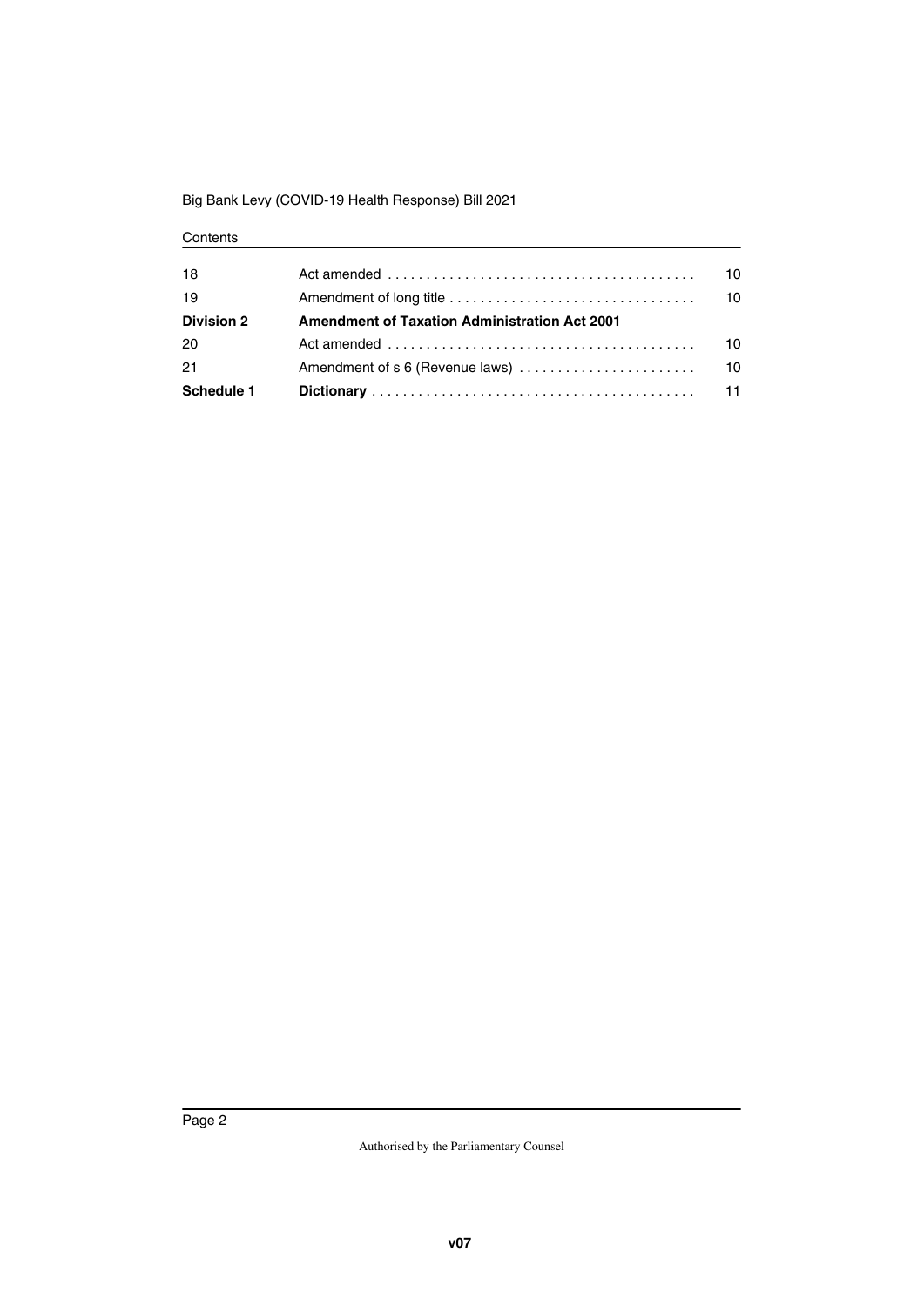### **2021**

# **A Bill**

for

**An Act to impose a levy on particular authorised deposit-taking institutions operating in the State, and to amend this Act and the** *Taxation Administration Act 2001* **for particular purposes**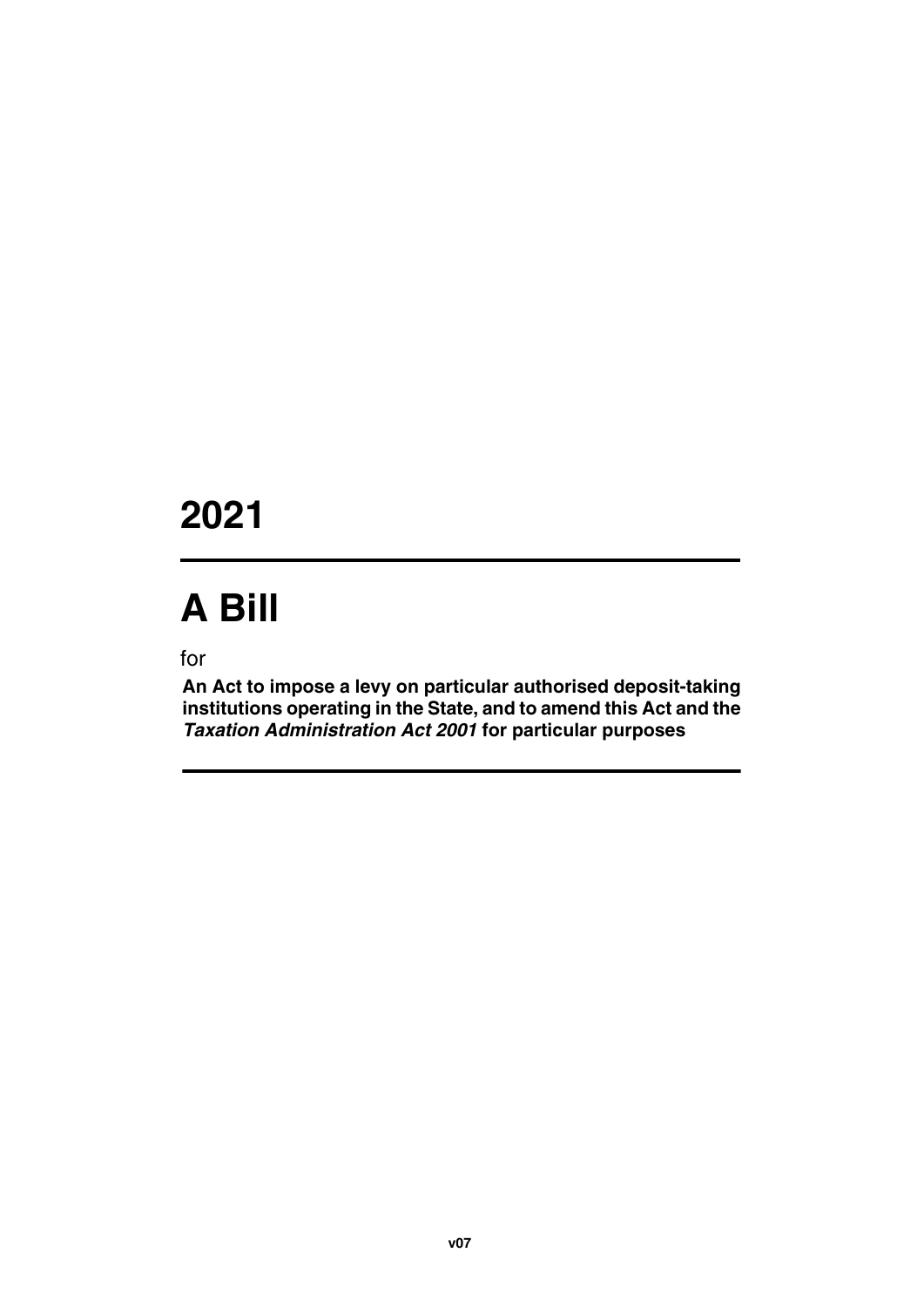[s 1]

<span id="page-5-7"></span><span id="page-5-6"></span><span id="page-5-5"></span><span id="page-5-4"></span><span id="page-5-3"></span><span id="page-5-2"></span><span id="page-5-1"></span><span id="page-5-0"></span>

|              |     | The Parliament of Queensland enacts-                                                                                   | $\mathbf{1}$        |
|--------------|-----|------------------------------------------------------------------------------------------------------------------------|---------------------|
| Part 1       |     | <b>Preliminary</b>                                                                                                     | $\overline{2}$      |
| 1            |     | <b>Short title</b>                                                                                                     | 3                   |
|              |     | This Act may be cited as the <i>Big Bank Levy (COVID-19</i><br>Health Response) Act 2021.                              | $\overline{4}$<br>5 |
| $\mathbf{2}$ |     | <b>Extraterritorial application of Act</b>                                                                             | 6                   |
|              | (1) | This Act applies both within and outside Queensland.                                                                   | $\tau$              |
|              | (2) | This Act applies outside Queensland to the full extent of the<br>extraterritorial legislative power of the Parliament. | 8<br>9              |
| 3            |     | <b>Relationship with Taxation Administration Act 2001</b>                                                              | 10                  |
|              | (1) | This Act does not contain all the provisions about State big<br>bank levy.                                             | 11<br>12            |
|              | (2) | The Taxation Administration Act 2001 contains provisions<br>dealing with, among other things, the following—           | 13<br>14            |
|              |     | (a)<br>assessments of tax;                                                                                             | 15                  |
|              |     | payments and refunds of tax;<br>(b)                                                                                    | 16                  |
|              |     | (c)<br>imposition of interest and penalty tax;                                                                         | 17                  |
|              |     | (d)<br>objections<br>and appeals<br>against, or reviews<br>of,<br>assessments of tax;                                  | 18<br>19            |
|              |     | record keeping obligations of taxpayers;<br>(e)                                                                        | 20                  |
|              |     | (f)<br>investigative powers, offences, legal proceedings and<br>evidentiary matters;                                   | 21<br>22            |
|              |     | service of documents.<br>(g)                                                                                           | 23                  |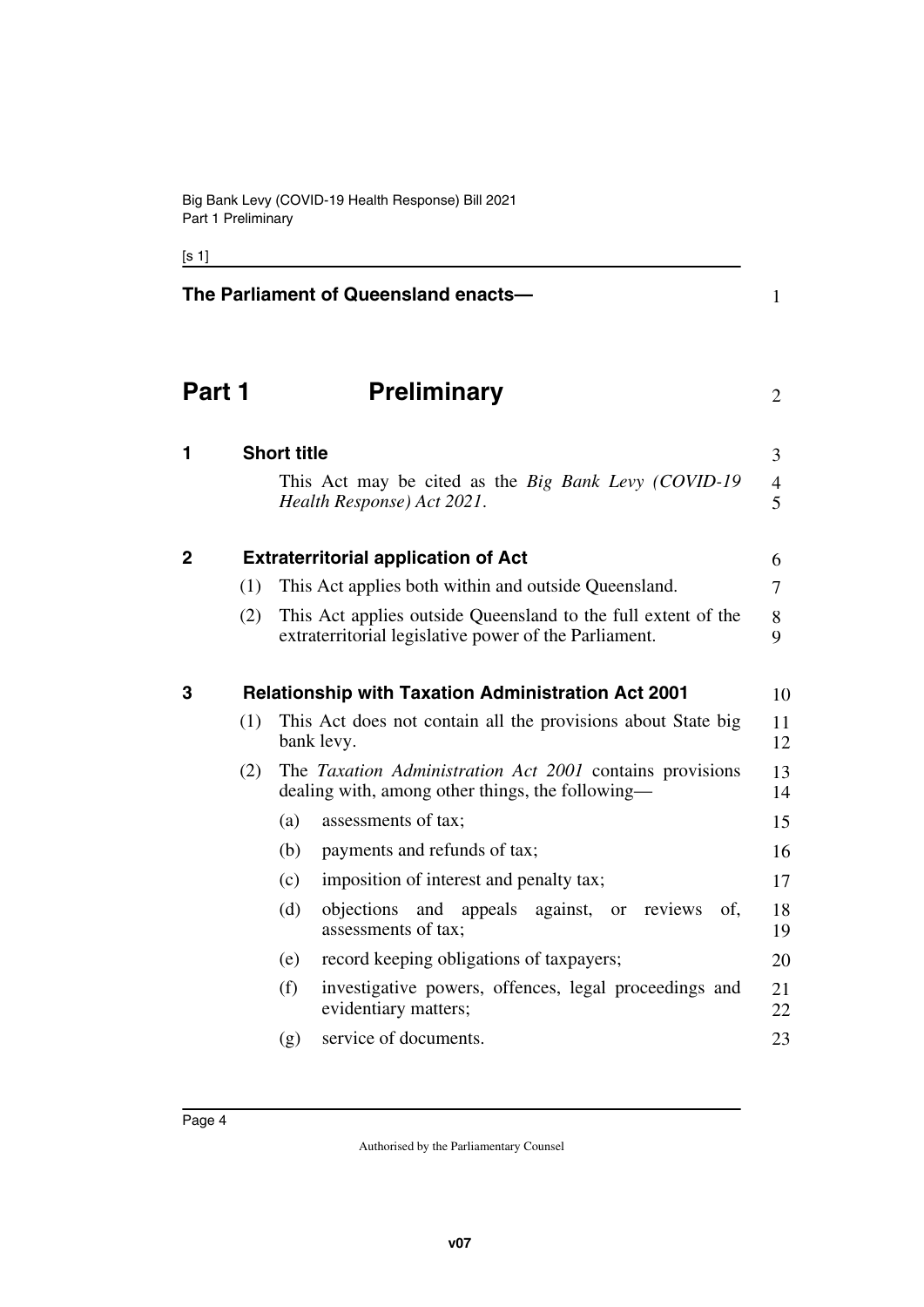<span id="page-6-7"></span><span id="page-6-6"></span><span id="page-6-5"></span><span id="page-6-4"></span><span id="page-6-3"></span><span id="page-6-2"></span><span id="page-6-1"></span><span id="page-6-0"></span>

|        |     |                    | [s 4]                                                                                                                                                                                                                                                                                      |
|--------|-----|--------------------|--------------------------------------------------------------------------------------------------------------------------------------------------------------------------------------------------------------------------------------------------------------------------------------------|
|        |     | Notes-             |                                                                                                                                                                                                                                                                                            |
|        |     | $\mathbf{1}$       | This Act is a revenue law for the <i>Taxation Administration Act</i><br>2001. See section 6 of that Act.                                                                                                                                                                                   |
|        |     | 2                  | Under the Taxation Administration Act 2001, section 3, that Act<br>and this Act must be read together as if they together formed a<br>single Act.                                                                                                                                          |
|        |     | 3                  | Under the Taxation Administration Act 2001, a tax includes a levy<br>imposed under a revenue law. See schedule 2 of that Act,<br>definitions tax and primary tax.                                                                                                                          |
| 4      |     | <b>Definitions</b> |                                                                                                                                                                                                                                                                                            |
|        |     |                    | The dictionary in schedule 1 defines particular words used in                                                                                                                                                                                                                              |
|        |     | this Act.          |                                                                                                                                                                                                                                                                                            |
| Part 2 |     |                    | <b>Imposition of liability</b>                                                                                                                                                                                                                                                             |
| 5      |     |                    | <b>Imposition of State big bank levy</b>                                                                                                                                                                                                                                                   |
|        | (1) |                    | This Act imposes State big bank levy for a quarter of a<br>financial year on an ADI operating in the State for the quarter<br>if the ADI is liable to pay Commonwealth major bank levy for<br>the quarter.                                                                                 |
|        | (2) |                    | For subsection $(1)$ , an ADI is taken to operate in the State for a<br>quarter of a financial year if, at any time during the quarter,<br>the ADI carries on, or offers to carry on, banking business<br>under the <i>Banking Act 1959</i> (Cwlth) with a person located in<br>the State. |
| 6      |     |                    | When liability for State big bank levy arises                                                                                                                                                                                                                                              |
|        | (1) |                    | A liability for State big bank levy imposed on an ADI for a<br>quarter of a financial year arises on the return date for<br>lodgement by the ADI of a return for the quarter.                                                                                                              |
|        | (2) |                    | In this section-                                                                                                                                                                                                                                                                           |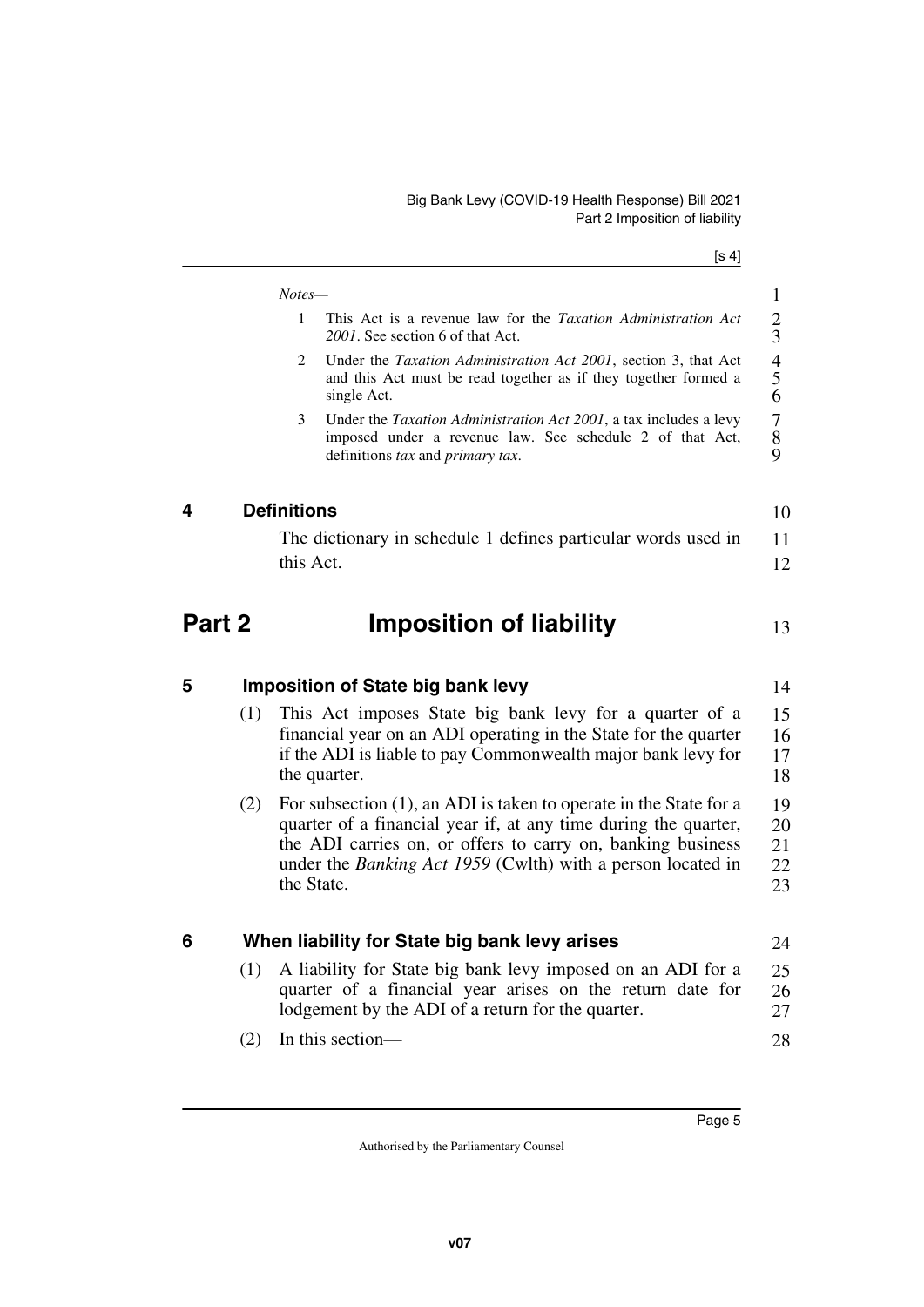#### [s 7]

<span id="page-7-7"></span><span id="page-7-6"></span><span id="page-7-5"></span><span id="page-7-4"></span><span id="page-7-3"></span><span id="page-7-2"></span><span id="page-7-1"></span><span id="page-7-0"></span>

|        |     | <i>return date</i> , for lodgement of a return by an ADI, means the<br>date by which the ADI is required under section 11 to lodge<br>the return and pay State big bank levy.<br>$Note-$<br>See the Taxation Administration Act 2001, sections 14 and 30 in                | $\mathbf{1}$<br>$\boldsymbol{2}$<br>3<br>$\overline{4}$<br>5 |
|--------|-----|----------------------------------------------------------------------------------------------------------------------------------------------------------------------------------------------------------------------------------------------------------------------------|--------------------------------------------------------------|
|        |     | relation to the time for payment of State big bank levy.                                                                                                                                                                                                                   | 6                                                            |
| 7      |     | ADI to pay State big bank levy                                                                                                                                                                                                                                             | 7                                                            |
|        |     | State big bank levy must be paid by an ADI on which the levy<br>is imposed.                                                                                                                                                                                                | $8\,$<br>9                                                   |
| Part 3 |     | <b>Amount of liability</b>                                                                                                                                                                                                                                                 | 10                                                           |
| 8      |     | <b>Amount of liability</b>                                                                                                                                                                                                                                                 | 11                                                           |
|        | (1) | The amount of State big bank levy payable by an ADI for a<br>quarter of a financial year is 0.05% of the GSP percentage of<br>the applicable liabilities amount for the quarter in relation to<br>the ADI.                                                                 | 12<br>13<br>14<br>15                                         |
|        | (2) | In this section-                                                                                                                                                                                                                                                           | 16                                                           |
|        |     | <i>applicable liabilities amount</i> , for a quarter of a financial year<br>in relation to an ADI, see the <i>Major Bank Levy Act 2017</i><br>(Cwlth), section 3.                                                                                                          | 17<br>18<br>19                                               |
| 9      |     | Assessment to take into account particular determination                                                                                                                                                                                                                   | 20                                                           |
|        | (1) | This section applies if the Commonwealth commissioner<br>makes a determination under the <i>Taxation Administration Act</i><br>ADI's<br>1953<br>(Cwlth)<br>that<br>changes<br>liability<br>for<br>an<br>Commonwealth major bank levy for a quarter of a financial<br>year. | 21<br>22<br>23<br>24<br>25                                   |
|        | (2) | An assessment under the Taxation Administration Act 2001 of<br>the amount of State big bank levy payable by the ADI for the<br>quarter of the financial year must take into account the<br>determination.                                                                  | 26<br>27<br>28<br>29                                         |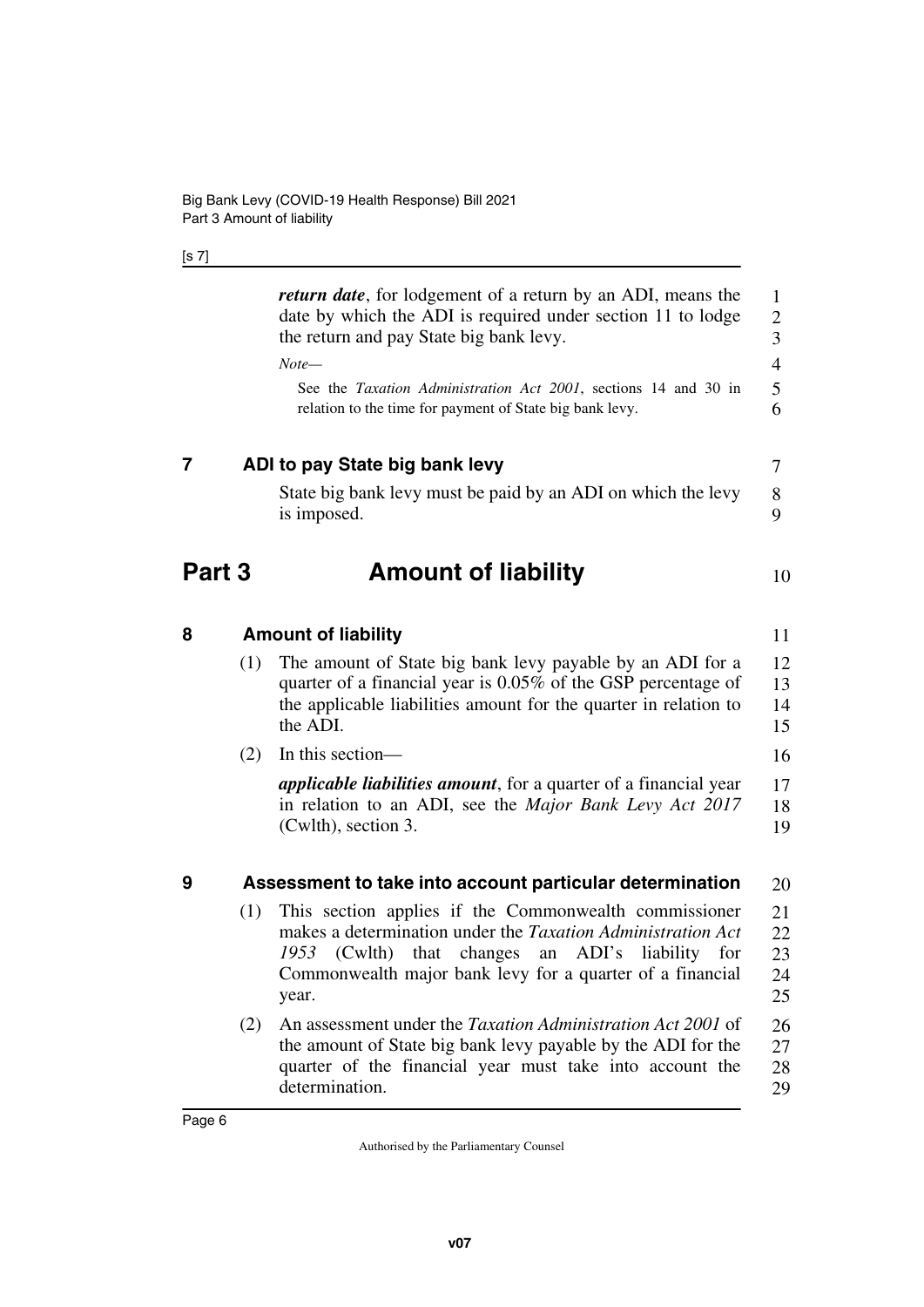[s 10]

<span id="page-8-5"></span><span id="page-8-4"></span><span id="page-8-3"></span><span id="page-8-2"></span><span id="page-8-1"></span><span id="page-8-0"></span>

|        |     | נטו טן                                                                                                                                                                                                                                                                                                                                              |                               |
|--------|-----|-----------------------------------------------------------------------------------------------------------------------------------------------------------------------------------------------------------------------------------------------------------------------------------------------------------------------------------------------------|-------------------------------|
| 10     |     | <b>Working out GSP percentage</b>                                                                                                                                                                                                                                                                                                                   | $\mathbf{1}$                  |
|        | (1) | The commissioner must, at the times the commissioner<br>considers appropriate—                                                                                                                                                                                                                                                                      | 2<br>$\overline{3}$           |
|        |     | work out the GSP percentage for each financial year;<br>(a)<br>and                                                                                                                                                                                                                                                                                  | 4<br>5                        |
|        |     | publish notice of the GSP percentage in the gazette.<br>(b)                                                                                                                                                                                                                                                                                         | 6                             |
|        | (2) | The GSP percentage worked out by the commissioner for a<br>financial year (the <i>relevant financial year</i> ) is the GSP for<br>Queensland for the financial year occurring 2 years before the<br>relevant financial year expressed as a percentage of the GDP<br>for the financial year occurring 2 years before the relevant<br>financial year. | 7<br>8<br>9<br>10<br>11<br>12 |
|        | (3) | In this section—                                                                                                                                                                                                                                                                                                                                    | 13                            |
|        |     | <b>GDP</b> means the gross domestic product estimate in current<br>prices and original terms published by the Australian Bureau<br>of Statistics.                                                                                                                                                                                                   | 14<br>15<br>16                |
|        |     | <b>GSP</b> , for Queensland, means the gross state product estimate<br>for Queensland in current prices and original terms published<br>by the Australian Bureau of Statistics.                                                                                                                                                                     | 17<br>18<br>19                |
| Part 4 |     | <b>Returns</b>                                                                                                                                                                                                                                                                                                                                      | 20                            |
| 11     |     | <b>Requirement to lodge return</b>                                                                                                                                                                                                                                                                                                                  | 21                            |
|        | (1) | An ADI liable to pay State big bank levy for a quarter of a<br>financial year must, on or before the ADI's Commonwealth<br>return day for the quarter, lodge a return for the quarter.<br>$Note-$                                                                                                                                                   | 22<br>23<br>24<br>25          |
|        |     | Failure to lodge a return is an offence against the Taxation<br>Administration Act 2001, section 121.                                                                                                                                                                                                                                               | 26<br>27                      |
|        | (2) | The return must—                                                                                                                                                                                                                                                                                                                                    | 28                            |
|        |     | be in the approved form; and<br>(a)                                                                                                                                                                                                                                                                                                                 | 29                            |
|        |     | (b)<br>state the amount of the ADI's liability for State big bank<br>levy for the quarter.                                                                                                                                                                                                                                                          | 30<br>31                      |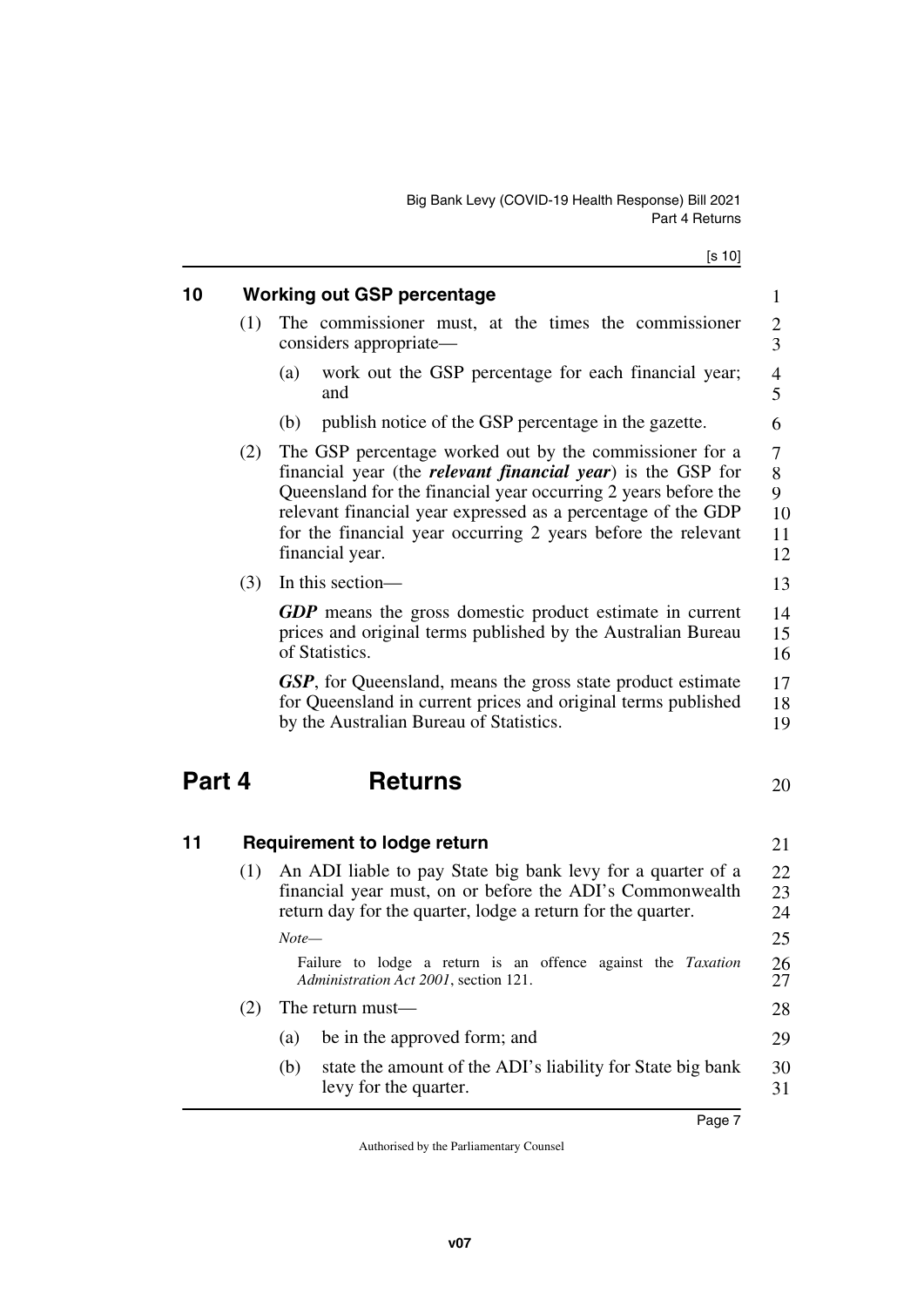[s 12]

<span id="page-9-7"></span><span id="page-9-6"></span><span id="page-9-5"></span><span id="page-9-4"></span><span id="page-9-3"></span><span id="page-9-2"></span><span id="page-9-1"></span><span id="page-9-0"></span>

|        | (3) | If the commissioner considers it would be unduly onerous to<br>require the ADI to lodge a return by the time mentioned in<br>subsection $(1)$ , the commissioner may, by notice given to the<br>ADI, extend the time by which the ADI is required to lodge<br>the return.                                                                                                             | $\mathbf{1}$<br>$\overline{2}$<br>$\overline{\mathbf{3}}$<br>$\overline{\mathcal{A}}$<br>5 |
|--------|-----|---------------------------------------------------------------------------------------------------------------------------------------------------------------------------------------------------------------------------------------------------------------------------------------------------------------------------------------------------------------------------------------|--------------------------------------------------------------------------------------------|
|        | (4) | The commissioner may at any time, by notice given to the<br>ADI, revoke a notice given under subsection (3).                                                                                                                                                                                                                                                                          | 6<br>7                                                                                     |
|        | (5) | In this section-                                                                                                                                                                                                                                                                                                                                                                      | 8                                                                                          |
|        |     | <b>Commonwealth return day, for an ADI for a quarter of a</b><br>financial year, means the day the ADI is required, under the<br>Taxation Administration Act 1953 (Cwlth), to give the<br>commissioner<br>Commonwealth<br>a<br>return<br>relating<br>to<br>Commonwealth major bank levy for the quarter.                                                                              | 9<br>10<br>11<br>12<br>13                                                                  |
| Part 5 |     | <b>Reassessments by</b><br>commissioner                                                                                                                                                                                                                                                                                                                                               | 14<br>15                                                                                   |
| 12     |     | When commissioner must reassess State big bank levy                                                                                                                                                                                                                                                                                                                                   | 16                                                                                         |
|        |     | The commissioner must make a reassessment under the<br>Taxation Administration Act 2001 of State big bank levy<br>imposed on an ADI for a quarter of a financial year if the<br>Commonwealth commissioner makes a determination under<br>the <i>Taxation Administration Act 1953</i> (Cwlth) that changes<br>the ADI's liability for Commonwealth major bank levy for the<br>quarter. | 17<br>18<br>19<br>20<br>21<br>22<br>23                                                     |
|        |     | $Note-$                                                                                                                                                                                                                                                                                                                                                                               | 24                                                                                         |
|        |     | See also section 9.                                                                                                                                                                                                                                                                                                                                                                   | 25                                                                                         |
| Part 6 |     | <b>Miscellaneous</b>                                                                                                                                                                                                                                                                                                                                                                  | 26                                                                                         |
| 13     |     | State big bank levy not to be paid by customers                                                                                                                                                                                                                                                                                                                                       | 27                                                                                         |
|        |     | State big bank levy payable by an ADI for a quarter of a<br>financial year-                                                                                                                                                                                                                                                                                                           | 28<br>29                                                                                   |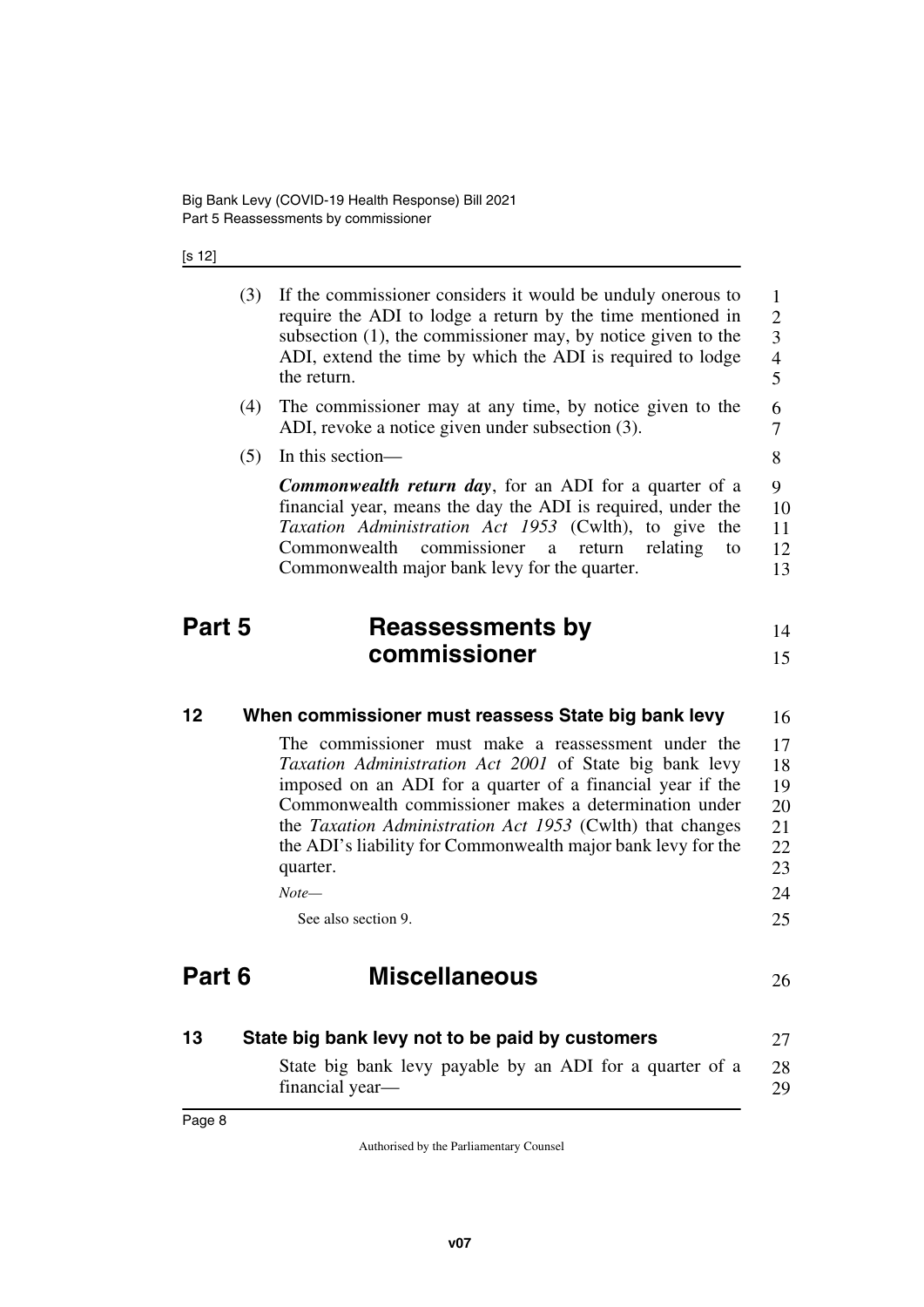<span id="page-10-5"></span><span id="page-10-4"></span><span id="page-10-3"></span><span id="page-10-2"></span><span id="page-10-1"></span><span id="page-10-0"></span>

|    |     | [s 14]                                                                                                                                                                                                                                                      |                                |
|----|-----|-------------------------------------------------------------------------------------------------------------------------------------------------------------------------------------------------------------------------------------------------------------|--------------------------------|
|    |     | can not be directly recovered from customers of the<br>(a)<br>ADI; and                                                                                                                                                                                      | $\mathbf{1}$<br>$\overline{2}$ |
|    |     | (b)<br>must be paid out of profits or other funds of the ADI.                                                                                                                                                                                               | 3                              |
| 14 |     | Notice of change to liability for Commonwealth major<br>bank levy                                                                                                                                                                                           | 4<br>5                         |
|    | (1) | This section applies if the Commonwealth commissioner<br>makes a determination under the <i>Taxation Administration Act</i><br>(Cwlth) that changes<br>an ADI's liability for<br>1953<br>Commonwealth major bank levy for a quarter of a financial<br>year. | 6<br>7<br>8<br>9<br>10         |
|    | (2) | The ADI must, within 14 days after receiving notice of the<br>determination,<br>give the<br>commissioner<br>notice<br>of the<br>determination.                                                                                                              | 11<br>12<br>13                 |
|    |     | Notes-<br>Failure to give the notice is an offence against the Taxation<br>1<br>Administration Act 2001, section 120.                                                                                                                                       | 14<br>15<br>16                 |
|    |     | See also the Taxation Administration Act 2001, section 28.<br>2                                                                                                                                                                                             | 17                             |
| 15 |     | <b>Approved forms</b>                                                                                                                                                                                                                                       | 18                             |
|    |     | The commissioner may approve forms for use under this Act.                                                                                                                                                                                                  | 19                             |
| 16 |     | <b>Regulation-making power</b>                                                                                                                                                                                                                              | 20                             |
|    | (1) | The Governor in Council may make regulations under this<br>Act.                                                                                                                                                                                             | 21<br>22                       |
|    | (2) | A regulation may provide for a maximum penalty of not more<br>than 20 penalty units for a contravention of a regulation.                                                                                                                                    | 23<br>24                       |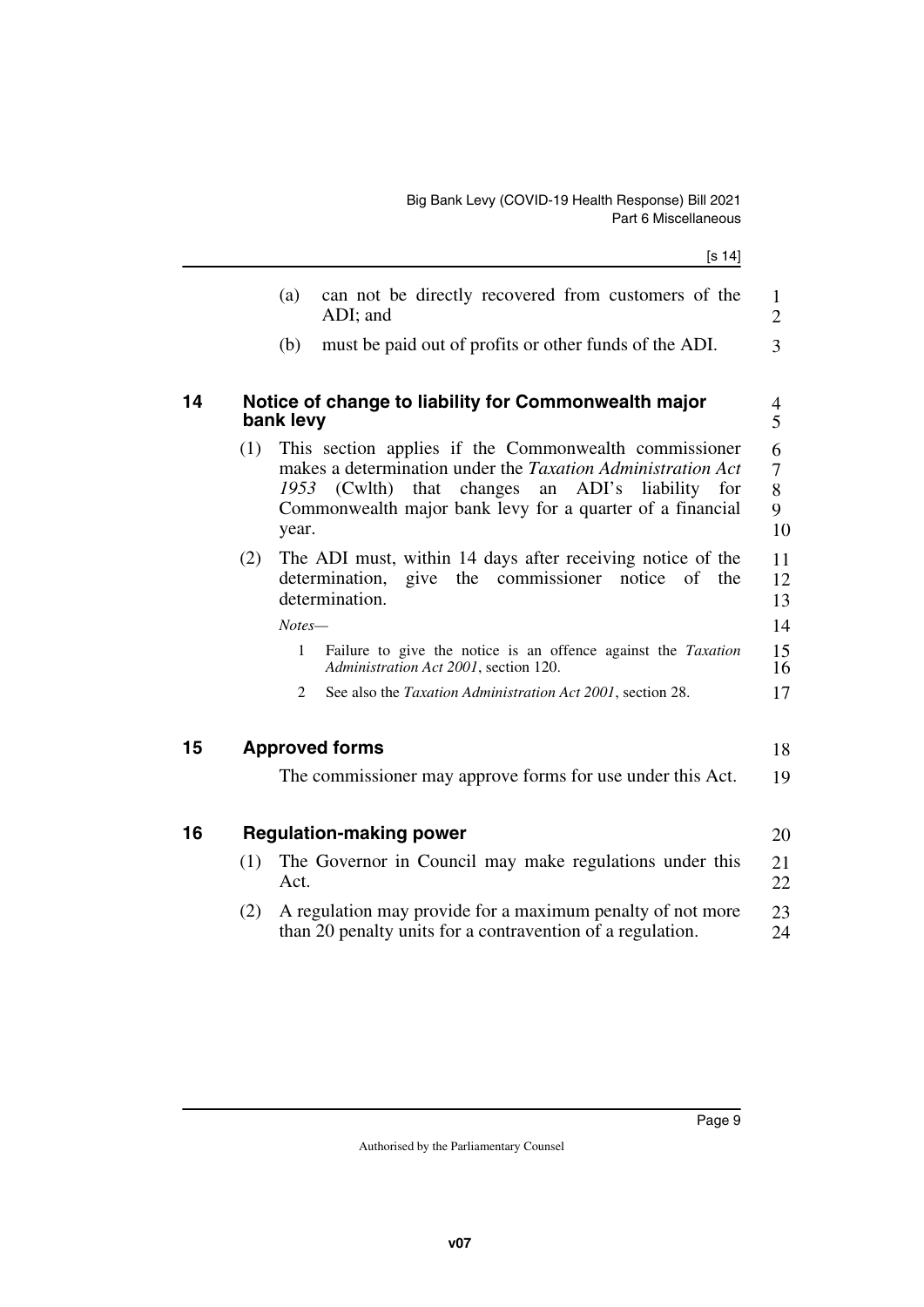[s 17]

<span id="page-11-17"></span><span id="page-11-16"></span><span id="page-11-15"></span><span id="page-11-14"></span><span id="page-11-13"></span><span id="page-11-12"></span><span id="page-11-11"></span><span id="page-11-10"></span><span id="page-11-9"></span><span id="page-11-8"></span><span id="page-11-7"></span><span id="page-11-6"></span><span id="page-11-5"></span><span id="page-11-4"></span><span id="page-11-3"></span><span id="page-11-2"></span><span id="page-11-1"></span><span id="page-11-0"></span>

| Part 7            |                                         | <b>Transitional provision</b>                                                                                                                                                                                | 1                             |
|-------------------|-----------------------------------------|--------------------------------------------------------------------------------------------------------------------------------------------------------------------------------------------------------------|-------------------------------|
| 17                |                                         | First imposition of State big bank levy<br>Despite section 5, this Act imposes State big bank levy on an<br>ADI from the first quarter, of a financial year, starting<br>immediately after the commencement. | 2<br>3<br>$\overline{4}$<br>5 |
| Part 8            |                                         | <b>Amendment of Acts</b>                                                                                                                                                                                     | 6                             |
| <b>Division 1</b> |                                         | <b>Amendment of this Act</b>                                                                                                                                                                                 | 7                             |
| 18                | <b>Act amended</b>                      | This division amends this Act.                                                                                                                                                                               | 8<br>9                        |
| 19                | <b>Amendment of long title</b><br>omit. | Long title, from $\cdot$ , and to amend $\cdot$ —                                                                                                                                                            | 10<br>11<br>12                |
| <b>Division 2</b> |                                         | <b>Amendment of Taxation</b><br><b>Administration Act 2001</b>                                                                                                                                               | 13<br>14                      |
| 20                | <b>Act amended</b>                      | This division amends the <i>Taxation Administration Act 2001</i> .                                                                                                                                           | 15<br>16                      |
| 21                | Section 6-<br>insert-<br>(10)           | <b>Amendment of s 6 (Revenue laws)</b><br>The Big Bank Levy (COVID-19 Health Response)<br>Act 2021 is a revenue law.                                                                                         | 17<br>18<br>19<br>20<br>21    |